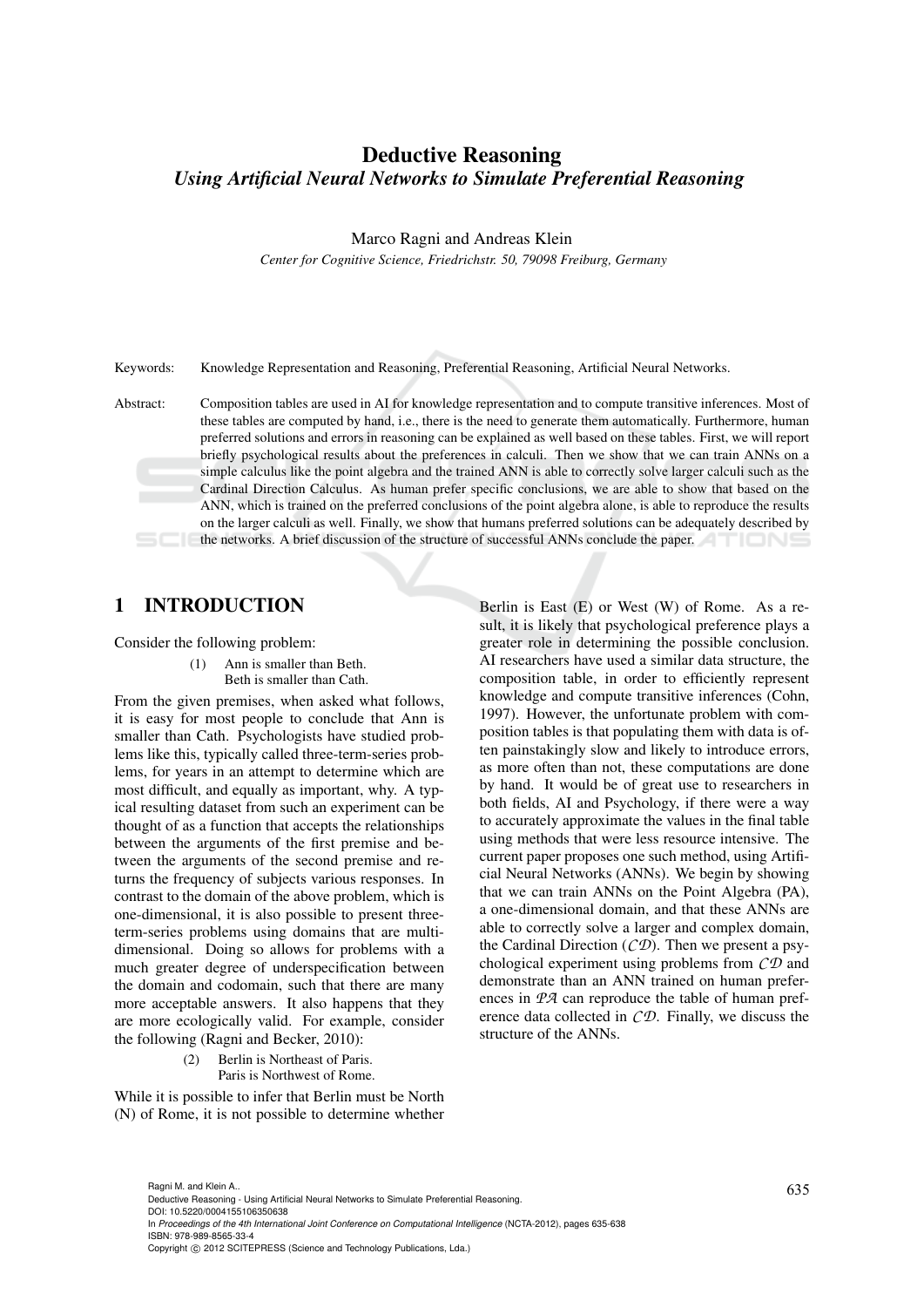|                         | <b>NW</b>               | N                      | <b>NE</b>         | w                 | E                | SW                  | s                   | <b>SE</b>             |
|-------------------------|-------------------------|------------------------|-------------------|-------------------|------------------|---------------------|---------------------|-----------------------|
| NW                      | 1 [NW]                  | <b>INVI</b>            | 3 [NW, V, VE]     | $[W^{\alpha}]$    | 3 [NW.N.NE]      | 3 [SW, W, NW]       | 3 ISW,W.NWT         | B(3)[B]               |
|                         | NW <sub></sub>          | NW                     | N                 | NW                | N                | w                   | W                   | 恩                     |
|                         | 1.0                     | 1.0                    | 0.9 <sup>o</sup>  | 4.0               | 0.89             | 3.83                | 0.78                | 0.29                  |
|                         | 0.21                    | 0.21                   | $0.2 -$           | 0.28              | 0.36             | 3.14                | 0.36                | 0.0                   |
| $\overline{\mathsf{N}}$ | $1$ $ NN $              | 1 [N]                  | $1$ [NE]          | $1$ $ WW $        | 1 INE            | <b>31SW, W, NWT</b> | $2(3)$ [N,S]        | 3[SE.E,VE]            |
|                         | <b>NW</b>               | N                      | NΞ                | NW                | NE.              | W                   | N                   | E                     |
|                         | 1.0                     | 1.0                    | 1.0               | 1.0               | 1.0 <sub>2</sub> | 0.67                | 0.5                 | 0.64                  |
|                         | 0.96                    | 0.14                   | 0.43              | 0.29              | 0.36             | 0.33                | 0.14                | 0.21                  |
| <b>NE</b>               | 3 [NW,N,NL]             | 1 INL                  | 1 [NL]            | 3 [NW.N.NL]       | 1 INL            | $8(9)$ [B]          | 3 [SL.L,NL]         | $3[5-L, 3L]$          |
|                         | N                       | <b>NE</b>              | NE.               | N                 | NE.              | N                   | Е                   | Е                     |
|                         | 1.0                     | 1.0                    | 1.0               | 0.89              | 1.0              | 3.21                | 0.73                | 1.0                   |
|                         | 0.29                    | 0.5                    | 0.36              | 0.36              | 0.29             | 0.0                 | $0.2^{\circ}$       | 0.29                  |
| w                       | 1 [NV]                  | <b>INWI</b>            | 3 [NW, V, VE]     | 10 <sup>o</sup>   | $2(3)$ [W.E]     | ⊺[SW]               | 1 [SW]              | 3 [SW, S, SE]         |
|                         | NW.                     | NW.                    | N                 | w                 | F                | SW                  | SW                  | s                     |
|                         | 1.0                     | 1.0                    | 0.6               | 1.0               | 0.58             | 1.0                 | 1.0                 | 0.5                   |
|                         | 0.29                    | 0.39                   | 0.29              | 0.57              | $C^{\prime}$     | 0.20                | $0.2^{\circ}$       | 0.29                  |
| Ε                       | 3 [NW,N,NE]             | 1 [NE]                 | 1 [NE]            | 2(3) [W.E]        | 1[日]             | 3 [SW.S.SE]         | 1 [SE]              | 1 [SE]                |
|                         | N                       | <b>NF</b>              | $N =$             | w                 | F                | s.                  | SF                  | <b>SF</b>             |
|                         | 0.88                    | 1.0                    | 1.0               | 0.77              | 1.0              | 0.7B                | 1.0                 | 1.0                   |
|                         | 0.43                    | 0.5                    | 0.29              | 0.07              | 0.29             | 0.38                | 0.43                | 0.21                  |
| <b>SW</b>               | 3 [SW.W.NW]             | 3 [SW,W,NW]            | 8(9) [B]          | 1 [SW]            | 3 [SW, S, SE]    | $1$ [SW]            | 1 [SW]              | 3 [SW, S, SE]         |
|                         | W                       | W                      | 26                | SW                | S.               | SW.                 | SW.                 | s                     |
|                         | 0.9                     | 0.78                   | 0.29              | 1.0               | 0.44             | 1.0                 | 1.0                 | 0.91                  |
| $\overline{\mathbf{s}}$ | 0.29                    | 0.36                   | 0.0               | 0.57              | 0.36             | 0.43<br>⊢isw"       | 0.29                | 0.21                  |
|                         | 3 [SW,W,NW]             | 2(3) [N, S]            | S[SET, F, NF]     | 1 [SW]<br>SW      | $1$ SF]<br>SE.   | SW <sub></sub>      | $1$ [S]<br>s.       | $1$ [SF]<br><b>SE</b> |
|                         | W.                      | $S -$                  | E                 |                   |                  |                     |                     |                       |
|                         | 0.7                     | 0.82                   | 0.78              | 1.0               | 1.0              | 1.0                 | 1.0                 | 1.0                   |
|                         | 0.29                    | 0.21                   | 0.36              | 0.43              | 0.64             | 0.5                 | 0.29                | 0.29                  |
| <b>SE</b>               | $8(9)$ [B]<br><b>SE</b> | <b>B. SELENE</b><br>E. | 3 [SE.F.NE]<br>E. | 3 [SW,S:SE]<br>s. | [SF]<br>SE.      | 3 [SW:S,SF]<br>s    | $1$ [ $SF$ ]<br>SE. | $1$ [SF]<br>SE.       |
|                         | 0.43                    | 0.73                   | 0.9               | 1.0               | 1.0              | 1.6                 | 1.0                 | 1,0                   |
|                         | 0.0                     | 0.21                   | 0.29              | 0.36              | 0.36             | 3.21                | 0.29                | 0.21                  |

Table 1: The preferred relations in reasoning with cardinal direction taken from (Ragni and Becker, 2010). The first line in each cell contains the number of and all possible relations, the second line the preferred relation, the third the percentage of participants who chose this relation. The grey/white shaded cells are the multiple/single solution cells.

Table 2: Composition table for the Point Algebra (*PA*), where  $\lt$  encodes *left of*,  $=$  *equal to*, and  $>$  *right of*.

|     | = |   |
|-----|---|---|
|     |   | = |
| $=$ | ═ |   |
|     |   |   |

## 2 STATE-OF-THE-ART

For example, consider the domain of possible relationships between two points in one dimension, e.g. R. This domain is typically referred to as the Point Algebra (*PA*). Within *PA*, it always holds that between two points, there are only three possible relationships, at least one of which always holds: A can be either *left of* (<), *equal to* (=), or *right of* (>) a second point *B*. The *PA*, and many other domains like it, can be presented in the form of a composition table (cf. Table 2). Transitive inferences can be represented in composition tables (Bennett et al., 1997). Using a set of three points a composition table can be constructed, depicting the relations between them (cf. Table 2). For instance, point *A* is left of point  $B, A \lt B$  (left column), and *B* is left of point *C*,  $B < C$  (first row), then point *A* can only be left of point *C*,  $A \le C$  (entry in second column, second row). The cardinal direction calculus  $\mathcal{CD}$  consists of 9 base relations ( $N =$  north,  $E$  $=$  east,  $S =$  south,  $W =$  west and combinations such as  $NE =$  north-east). The points in the euclidean plane can be expressed by relations of *PA*-algebra: The relation of two points  $z_1Nz_2$  can be described by  $x_1 = x_2$ and  $y_1 > y_2$  for  $z \in \mathbb{R}^2$  with  $z_i = (x_i, y_i)$ . Analogously, *NW* by  $(>,>)$  and so on. An interesting finding is that humans do not consider all possible models but that there is a so-called preference effect, i.e., in multiple model cases (nearly always) one preferred model is constructed from participants and used as a reference for the deduction process (Rauh et al., 2005). In a previous experiment (Ragni and Becker, 2010) the participants received premises (like problem (2) but with letters instead of real cities) and their task was to give a relation that holds between the first and the last term. Similar to the point algebra above these problems can be formally described by the composition of two base relations and the question for satisfiable relations (cf. Table 1). For the above example NE and NW contains the following three relations: NE, N, NW. If we omit all one-relation cases (cells with one entry in Table 1), it results in 40 multiple relation cases out of the 64 possible compositions. The participants in (Ragni and Becker, 2010) were confronted with all 64 problems and had to infer a conclusion – showing clear preference effects.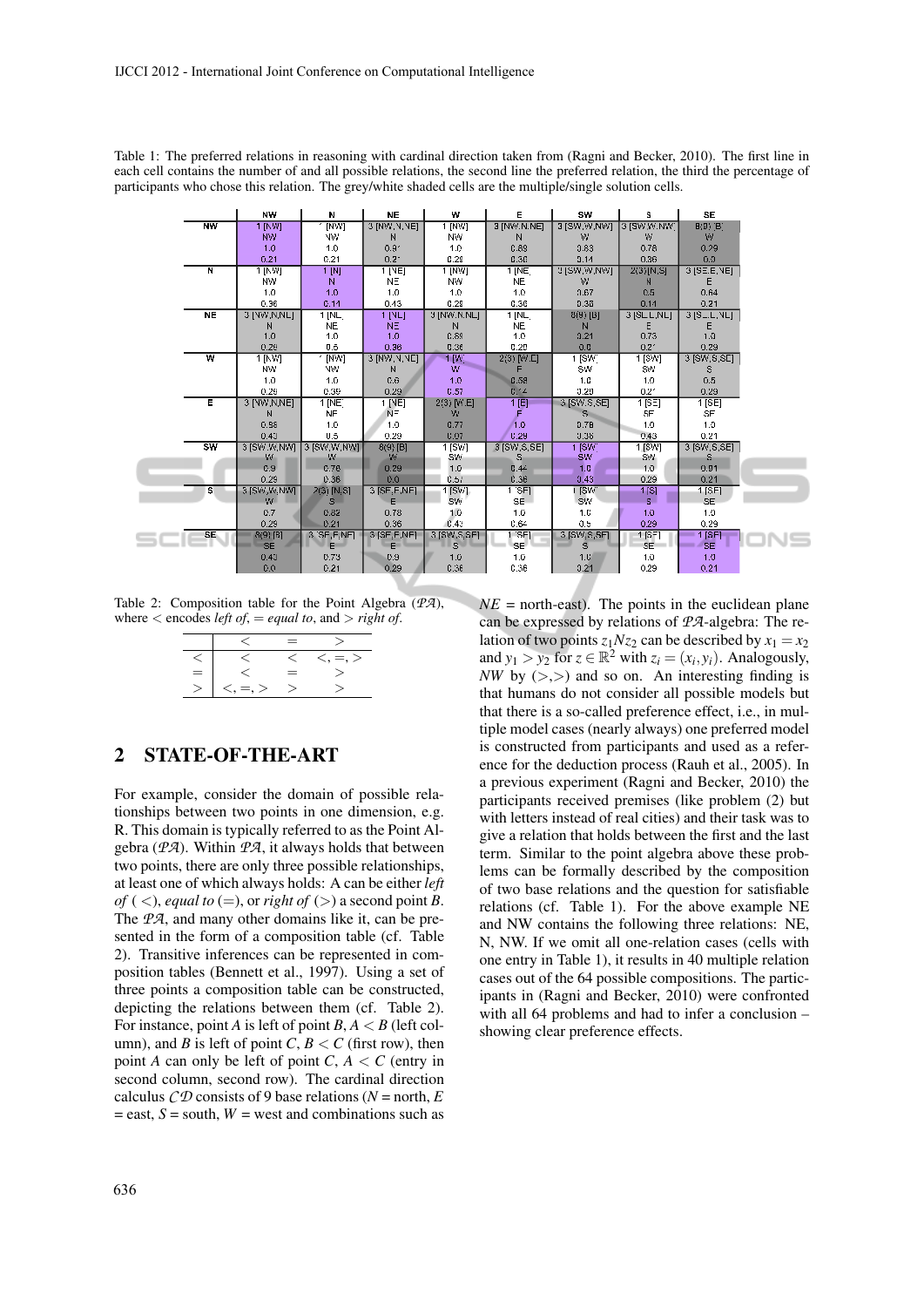### 3 PROVOKING PREFERENCES

In order to make an ANN learn the *PA* the first step is to find a suitable encoding for the specified relations and an architecture of the ANN for the considered kind of problem. Since the problems considered here are 3-term problems, an architecture with two nodes in the input layer were used for classifying possible relations. For the encoding of the premises,  $-1$ was used for the relation  $\lt$ , 0 for  $=$ , and 1 for  $>$ . For this kind of problems it is possible, that all three relations hold between two points. Therefor, three nodes within the output layer were used. Respectively one for each possible relation. If a relation holds for given premises, the corresponding output node returns 1, else it returns 0. For example, the premises  $[-1,0]$ with the target output  $[1,0,0]$  is a suitable pattern for training the ANN. It represents the three-term-series problem with the premises  $a \leq b$ ,  $b = c$  and the solution *a*<*c*. Furthermore, a hidden layer was used and the number of nodes iteratively increased to find a successful architecture for the given problem. For training the ANN, backpropagation was used as learning algorithm with 1000 training iterations, a learning rate of .3 and a momentum factor of .1. The *tangens hyperbolicus* was used as sigmoid activation function. As depicted in Table 3, a suitable architecture requires six nodes within the hidden layer. Since the ANN

Table 3: Rounded results on training different ANN architectures for  $\mathcal{P}A$ . (hn = number of hidden nodes).

|       |   | Prem $\vert$ 1 hn 2 hn |       |                       | $3 \text{ hn}$ $4 \text{ hn}$ $5 \text{ hn}$ |       | 6 hn  | 7 hn                                                                                  |
|-------|---|------------------------|-------|-----------------------|----------------------------------------------|-------|-------|---------------------------------------------------------------------------------------|
| $p_1$ |   |                        |       |                       |                                              |       |       | $p\mathbf{x}, =, \times, =, \times, =, \times, =, \times, =, \times, =, \times, =, >$ |
| $-1$  |   | $-11,0,1$              |       | $1,0,0$ 1,-1,-1 1,0,0 |                                              | 1,1,0 | 1,0,0 | 1,0,0                                                                                 |
| $-1$  |   | 01.0,1                 | 1,0,0 | 1,1,0                 | 1.0.0                                        | 1.1.0 | 1.0.0 | 1.0.0                                                                                 |
| -1 -  | 1 | 1,0,1                  | 1,0,1 | 1,1,1                 | 1,1,1                                        | 1,1,1 | 1,1,1 | 1,1,1                                                                                 |
| 0     |   | $-11,0,1$              | 1,0,0 | 1,0,0                 | 1,0,0                                        | 1,1,0 | 1,0,0 | 1,0,0                                                                                 |
| 0     |   | 01.0.1                 | 1.0.1 | 1.1.0                 | 1.1.1                                        | 0.1.0 | 0.1.0 | 0.1.0                                                                                 |
| 0     |   | 10.0,1                 | 0.0,1 | 0,0,1                 | 0,0,1                                        | 0.0,1 | 0,0,1 | 0,0,1                                                                                 |
| 1     |   | $-11,0,1$              | 1.0.1 | 1.1.1                 | 1.1.1                                        | 1.1.1 | 1.1.1 | 1.1.1                                                                                 |
| 1     |   | 00.0,1                 | 0,0,1 | 0.0,1                 | 0,0,1                                        | 0,0,1 | 0,0,1 | 0.0.1                                                                                 |
|       |   | 10.0.0                 | 0.0.1 | 0.0.1                 | 0,0,1                                        | 0.0.1 | 0.0.1 | 0.0.1                                                                                 |
|       |   | Errors 3.685 1.980     |       |                       | 1.260 0.766 1.503                            |       | 0.020 | 0.086                                                                                 |

was trained on the complete set of correct patterns of three-term-series problems of *PA*, it is some kind of over-fitted. However, in this case this does not matter, because the ANN is only used to provide real-valued outcomes in the complete process to determine possible sources for preferences. For this purpose, the target values will be varied from integers to real-values to reproduce preferences in *PA* reasoning. The result shows that  $\mathcal{P}A$  is learnable by a quite small ANN with little effort and suggests a good architecture of an ANN for this kind of task. Human reasoning per-

Table 4: Mapping of *CD* relations to ANN input. Results on training the ANN with the varied patterns [[-1, 1],[0.9,1,0.9]] and [[ 1,-1],[0.9,1,0.9]] of *PA*.

| СD        | ΦЯ        |          | ANN      |    | <b>Learned Target</b> |          |       |  |
|-----------|-----------|----------|----------|----|-----------------------|----------|-------|--|
| Rel.      | Dimension |          | Input    |    | Values                |          |       |  |
|           | X         | у        | X        | у  |                       |          |       |  |
| SW        | <         | <        | $-1$     | -1 | 0.990                 | $-0.360$ | 0.107 |  |
| W         | <         | $=$      | $-1$     | 0  | 0.999                 | $-0.410$ | 0.092 |  |
| <b>NW</b> | <         | $\rm{>}$ | $-1$     | 1  | 0.902                 | 0.970    | 0.897 |  |
| S         | $=$       | <        | $\theta$ | -1 | 0.987                 | $-0.327$ | 0.040 |  |
| EQ        | $=$       | $=$      | $\theta$ | 0  | $-0.003$              | 0.998    | 0.004 |  |
| N         | $=$       | $\rm{>}$ | $\theta$ | 1  | 0.000                 | $-0.003$ | 1.000 |  |
| <b>NE</b> | $\gt$     | $\,<\,$  | 1        | -1 | 0.902                 | 0.996    | 0.884 |  |
| Е         | $\,>\,$   | $=$      | 1        | 0  | 0.000                 | 0.000    | 1.000 |  |
| SЕ        | >         | >        | 1        |    | 0.000                 | 0.000    | 1.000 |  |
|           |           |          |          |    |                       |          |       |  |

formance is known to be error prone and in cases of various solutions preferences for particular relations can be found (Rauh et al., 2005). In the previous subsection it was shown that an ANN is basically able to learn *PA*. But what happens if the level of believe, i.e., the target values in the patterns, change? For the perfect fitting of the previous described ANN the following patterns were used:

| $[[-1,-1],[1,0,0]],$      | [[0, 0], [0, 1, 0]],    |
|---------------------------|-------------------------|
| $[[-1, 0], [1, 0, 0]],$   | [[0, 1], [0, 0, 1]],    |
| $[[-1, 1], [1,1,1]], (1)$ | $[[1,-1],[1,1,1]], (2)$ |
| $[[0,-1],[1,0,0]],$       | [[ 1, 0], [0, 0, 1]],   |

and  $[1, 1]$ ,  $[0, 0, 1]$ . And a variation of some target values, i.e.

$$
\begin{array}{c} [[-1, 1], [0.9, 1, 0.9]], (1) \\ [[1, -1], [0.9, 1, 0.9]], (2) \end{array}
$$

used in the latter for *Cardinal Directions* problems, changes the rounded results shown in Table 3 in the way the reported preferences of humans suggest. Table 4 depicts the outcoming results for both of this changes by reasoning with *PA* with the previous described ANN with six nodes within the hidden layer. With a mapping for a two–dimensional *CD* relation to two one–dimensional *PA* relations, the previous results could be used to pass preferences from one calculus to the other. Considering 3ts-problems in *PA* the previously described ANN is used to compute the possible relation for a given problem. Now, for 3tsproblems in *CD* the relations must be split by their x– and y–dimensions and computed separately. To compute the *PA* outcome only one ANN is used. Given *z*<sub>1</sub> *q*<sub>1,2</sub>(*x*, *y*) *z*<sub>2</sub> := *z*<sub>1</sub> *r*<sub>1,2</sub>(*x*) *z*<sub>2</sub> ∧*z*<sub>1</sub> *r*<sub>1,2</sub>(*y*) *z*<sub>2</sub>, with *q*<sub>1,2</sub> ∈  $CD$  and  $r_{1,2} \in \mathcal{P}A$ , and  $z_2 q_{2,3}(x, y) z_3 := z_2 r_{2,3}(x) z_3 \wedge z_3$  $z_2 r_{2,3}(y) z_3$ , with  $q_{2,3} \in C\mathcal{D}$  and  $r_{2,3} \in \mathcal{P}\mathcal{A}$  the inputs for the ANN are  $r_{1,2}(x)$  and  $r_{2,3}(x)$  for the xdimensional information specified in the problem, and  $r_{1,2}(y)$  and  $r_{2,3}(y)$  for the y–dimensional information. The mapping of the *CD* relation is given in Table 4. The result of the ANN concerning